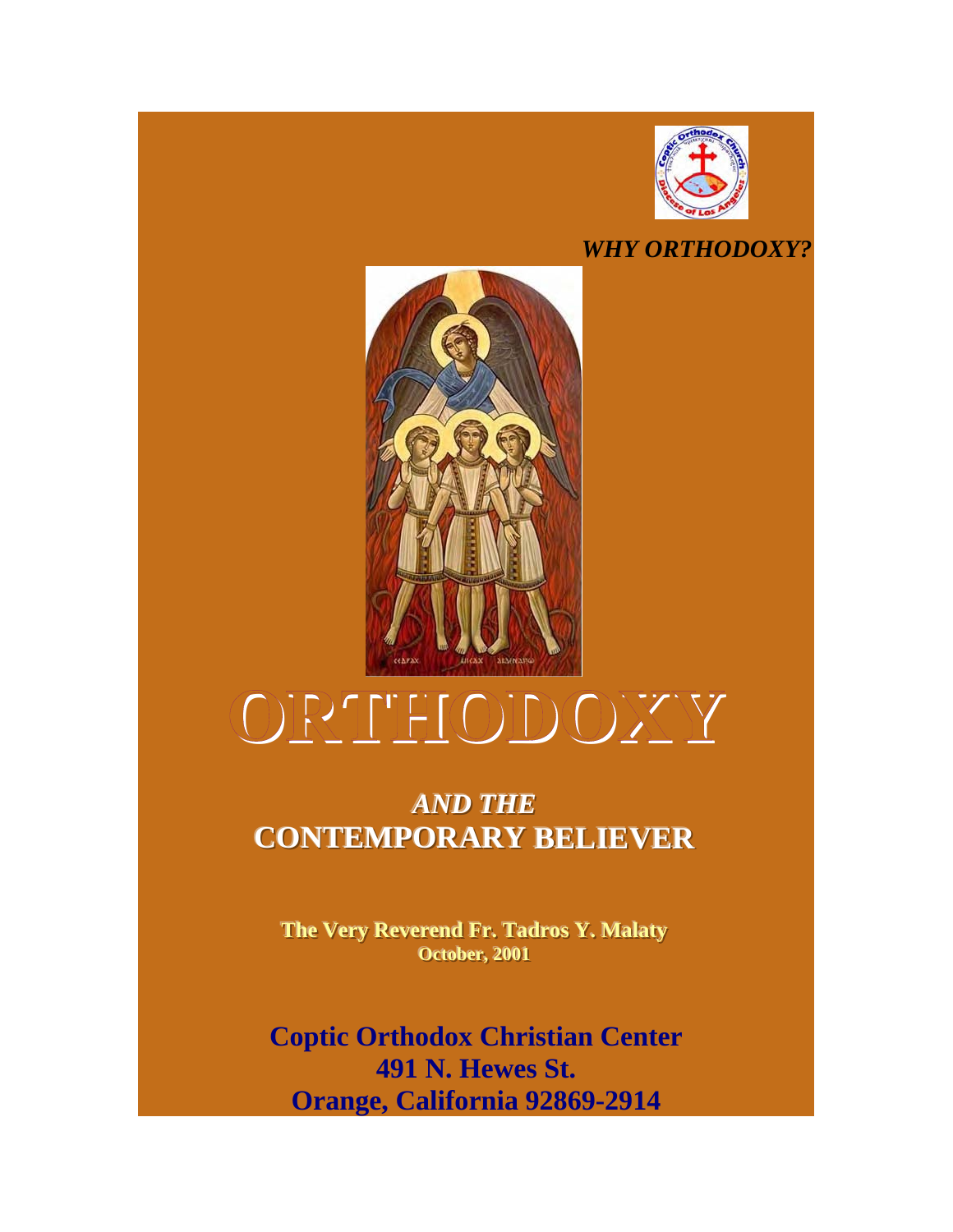# **ORTHODOXY AND THE ENERGETIC BELIVER**

 The Orthodox Church is often called the Apostolic Church, and the Church of the Fathers, because the apostles established her on the chief Cornerstone, our Lord Jesus Christ; and the early Fathers are part of her living history. Moreover, she maintains a living connection with them, and preserves their faith, life and concepts.

 The Orthodox believer trusts in the guidance of the Holy Spirit to the Church throughout history, and he feels that he is not alone. He has the sense of community in the Orthodox Church. He realizes his membership in the body of Christ in practice. He enjoys communion with the whole Church, especially the Theotokos, the Apostles, the Early Church Fathers and the saints of all ages. He experiences this communion not only in the liturgical worship but also in his private room and wherever he is.

As members of a traditional Church, we do not live in the past, nor do we desire to be carbon copies of the old. Nor do we ignore the twenty centuries of Church history as if they did not exist. For us, Tradition is the living stream of the one life of the Chruch, which revives the past with all its aspects as a living present and extends the present towards the future without deformation.

# **THE CONCEPT OF ORTHODOXY IN THE CHURCH FATHERS**

For the Early Church Fathers, Orthodoxy was not confined to its literal meaning, as the "right" or "sound" faith. Nor was it limited to a specific Christian denomination. For them it refers to the true Church in its wide meaning, i.e. her true faith, teachings, worship, characteristics, conduct, stature, and glorification.

# **ORTHODOXY AND THE TRINITARIAN FAITH**

Today "*faith in God*" is attacked by two serious attitudes:

**First: "God is just an idea; He is isolated in His own heaven** as if He doesn't care for men who live on earth. He just asks them to worship, fear, obey and believe in Him.

**Second: The spread of new movements that concentrate on one of the three**  *hypostases***,** ignoring the other two. As an example, for a long time there was a movement that concentrated on our personal relationship with our Redeemer, the Lord Jesus Christ. Today, another movement concentrates on the gifts of the Holy Spirit, ignoring the fatherhood of the Father.

**Orthodoxy is a daily experience with the Holy Trinity,** through which we enjoy the divine love, grace, and providence in our daily life.

**Orthodoxy means to practice our adoption to the Father** and to find our comfort in His divine Bosom, longing for the Last Day in which we attain this gift in its perfection.

**Orthodoxy introduces us to our heavenly Groom**, the Only-Begotten Son, as our own Head. We receive His love, wisdom, righteousness, obedience, humbleness, and purity as our own. For us, virtue is not just good behavior that we struggle to attain, but it is our sharing in Christ's divine nature or in His characteristics. We are formed by His Holy Spirit to be His icon, and to be prepared for our heavenly marriage.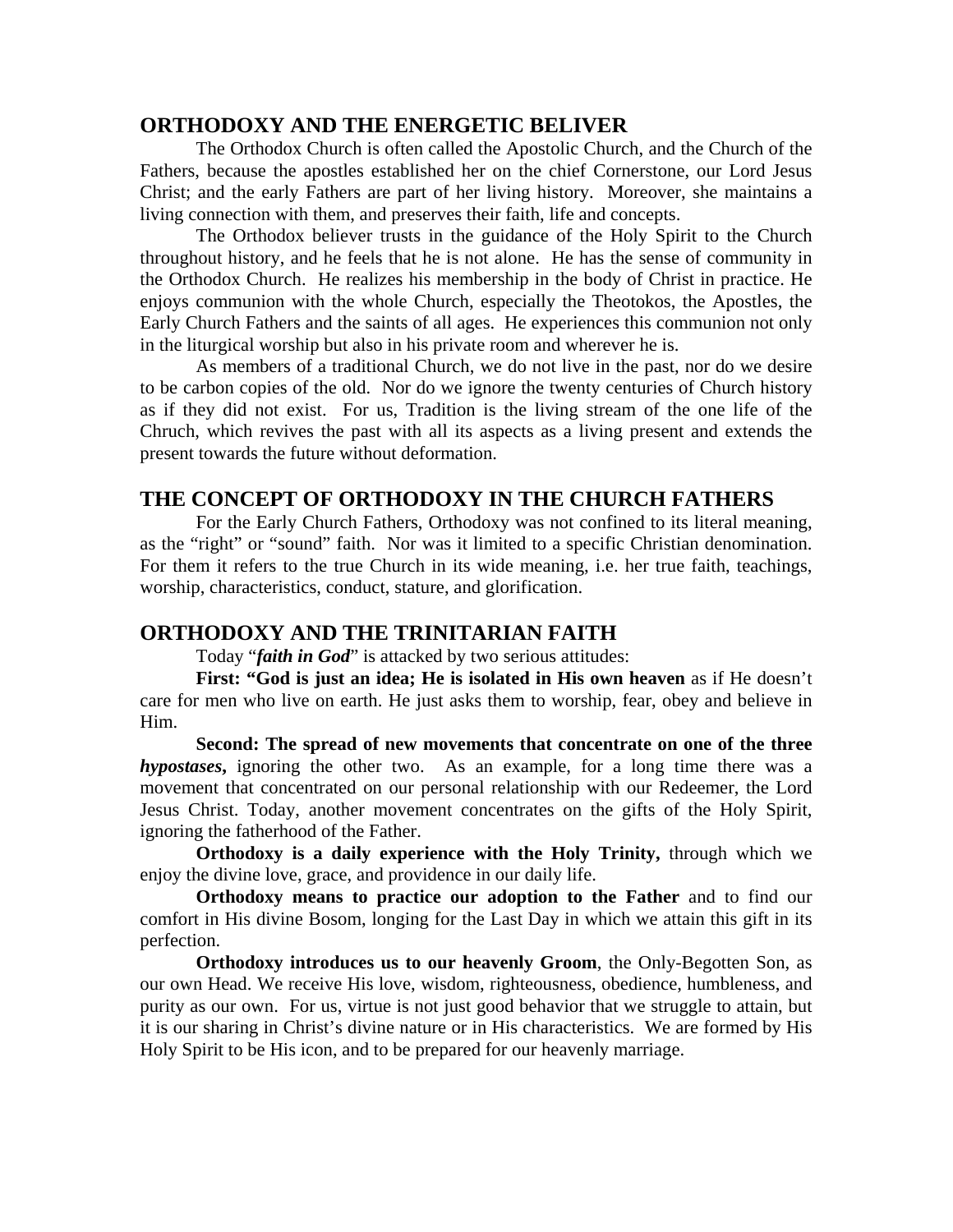**Orthodoxy is an unceasing response to the work of the Holy Spirit who dwells within us.** He guides us to heaven as our own conjugal home, unites us with each other (the believers) together with God the Father.

It is noteworthy that the Orthodox Church constantly draws the attention of her children to the Father to enjoy His heavenly fatherhood; to the Son that they may be prepared for eternal marriage, accepting Him as their own Heavenly Head, and to the Holy Spirit who guides the Church in the royal way towards the Bosom of the Father. The Holy Spirit not only grants us adoption to the Father and unity with Him in the Son, but also interacts in our lives to enlighten our minds, our souls, and our hearts. He sanctifies our bodies, senses and emotions, and guides us in our meditations into scripture, in our prayers, in our behavior, and in preaching.

In other words, the Orthodox Church is truly Trinitarian, not only in her doctrines and dogmas, but also in her worship and practical life.

 $\cdot \cdot$  "The Father of the universe cherishes affection towards those who have fled to Him, and having begotten them again, by His Spirit to the adoption of children, knows them as gentle ones, loves them, aids and fights for them. Therefore, He calls them His children."

 *St. Clement of Alexandria* 

"Men, by receiving the Spirit of the Son, became children through Him."

#### *St. Athanasius of Alexandria*

For us, we acknowledge God as more loving than our parents and friends, closer than our own limbs, and more necessary to us than our hearts.

# **ORTHODOXY AND THE HOLY BIBLE**

 For the Alexandrian Fathers, the Holy Bible is a joyful journey of the soul from the mud/rubbish of this world to the Bosom of the heavenly Father. The Bible is the Word of God, revealed and interpreted by the Holy Spirit who grants us Himself as divine wings that raise us daily towards heaven, and offers a daily supernatural glory. It is the Book of the Church presented to all mankind...a personal message sent from God the Father addressed to every man.

 The core of the whole Bible is the Lord Jesus Christ. In the Old Testament, we realize the divine Love--for the Father promised and forewarned man of the first and humble advent of the Messiah, Who is anointed for the salvation and glorification of mankind. In the New Testament, we realize His first advent and the gift of His Holy Spirit, which He sent to prepare us for the last and glorious Coming of the Messiah.

# **ORTHODOXY AND OUR NEW STATURE**

 The Orthodox believer always is proud of his new stature in the Lord Jesus Christ, instead of lamenting on our fall. His entire life is an unceasingly sacrifice of thanksgiving, as he is absorbed in enjoying what he has received as a pledge of his eternal glorification.

 **Children of God**: In Christ, the believer becomes one of the children of God the Father in baptism. He becomes a member of the divine family. He acknowledges that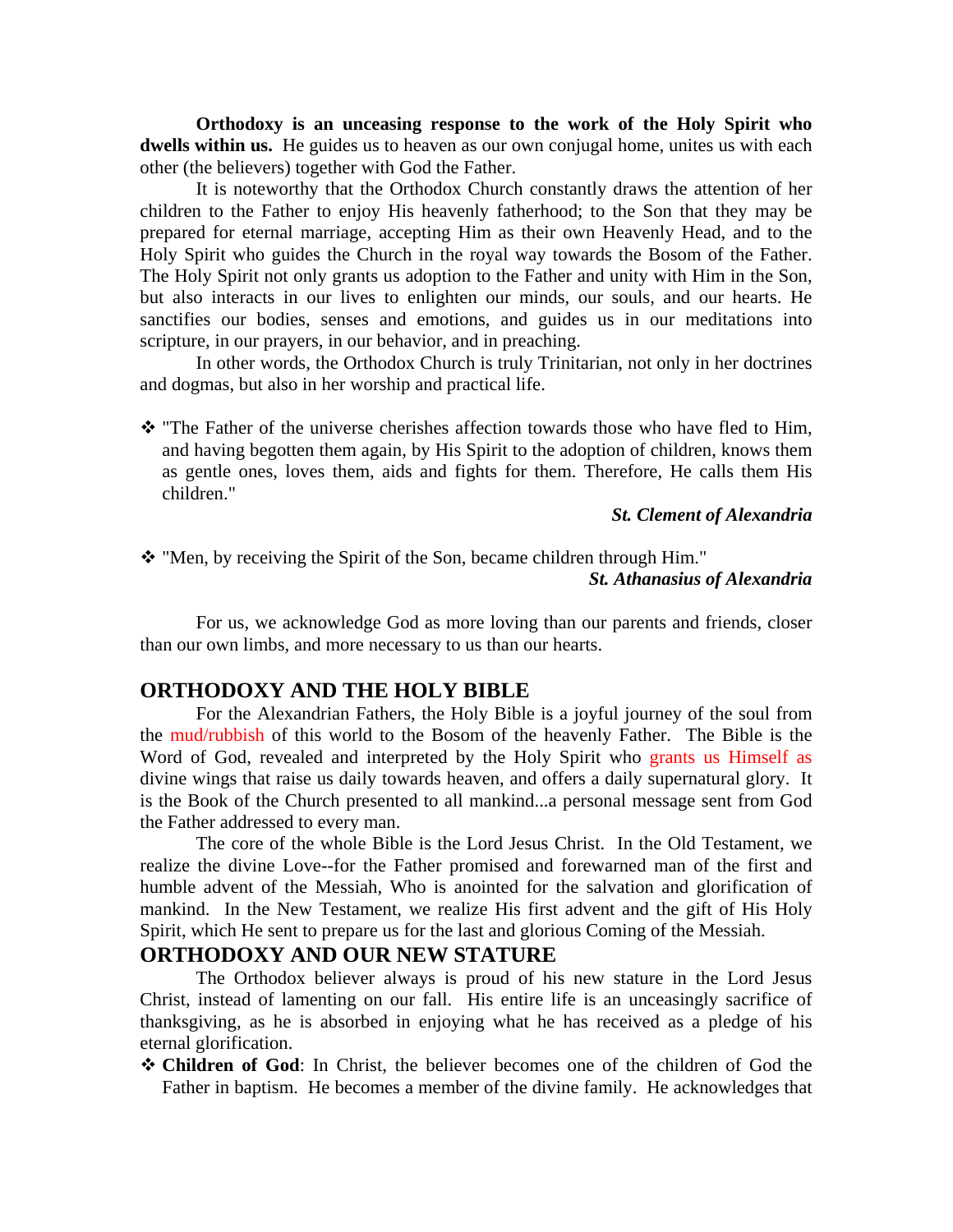he is a special child, and God is interested in him. Thus, he has the right to practice the royal and heavenly life.

- Through the Chrismation, the believer becomes **God's anointed one**. In other words, he becomes a spiritual prophet, priest and king. As a *prophet*, his heart enters the open gates of heaven and acknowledges the mysteries of his eternal destiny. As a *priest*, he never ceases to pray and work for the salvation of all mankind. As a *king*, he rules over his thoughts, senses, feelings, emotions and inner energies.
- **The heavenly bride**. The believer's life is a short joyful journey that prepares him to the heavenly weeding.
- **A member of the Body of Jesus Christ**. The believer partakes the Lord Jesus' own characteristics, for He is the Head. He attains his Lord as his righteousness, humbleness, modesty etc.
- **The temple of God**, where the Holy Trinity dwells.

# **ORTHODOXY AND CHURCH LIFE**

Orthodoxy is a continuation of the early evangelic and apostolic Church, preserving its spirit without adulterating the original Christian faith and life. Orthodoxy is a loyalty to tradition, not by accepting the formulae or customs of past generations, but rather the ever-new, personal and direct experience of the Holy Spirit in the present, here and now.

Ecclesiastical tradition does not put the voice of the past in the place of the voice of the present; in it the past does not destroy the present but gives it full force. Tradition must be creative and at the same time conservative. There is no contradiction between these two elements; but they are essential and indispensable to each other. Tradition cannot be conserved unless it is continually developed; and it cannot be developed unless it is established on the foundation of the past. "Conservatism" and "Development" are two facets of the same process, which we call Holy Tradition.

# **A JOYFUL JOURNEY**

A Christian is the one who, wherever he looks, beholds the Holy Spirit carrying him, raising him up day by day, opening to him the gates of heaven to enjoy the Bosom of his heavenly Father; to find his heavenly Groom embracing him. Thus, he rejoices in Him. His life here in this world is a joyful journey, as he practices the advice of St. Gregory of Nazianzus, "Remember God more often than you breathe."

 St. Serapion the Sindonite (a well-known Egyptian father of the fourth century) asked a celebrated recluse, a woman who lived always in one small room in Rome, "Why are you sitting here?" She replied, "*I'm not sitting, I'm on a journey*."

 Orthodoxy is a dynamic life, not a static one. Our life is a joyful journey towards heaven. For us, the Bible is a continually-developing personal relationship with the Holy Trinity. And the divine liturgies are a continuous preparation for our heavenly wedding with our Groom.

# **LOVE FOR ALL MANKIND**

Through baptism and Chrismation, the believer is adopted by God the Father. The Holy Spirit dwells in him and renews his inner man so that he may become an icon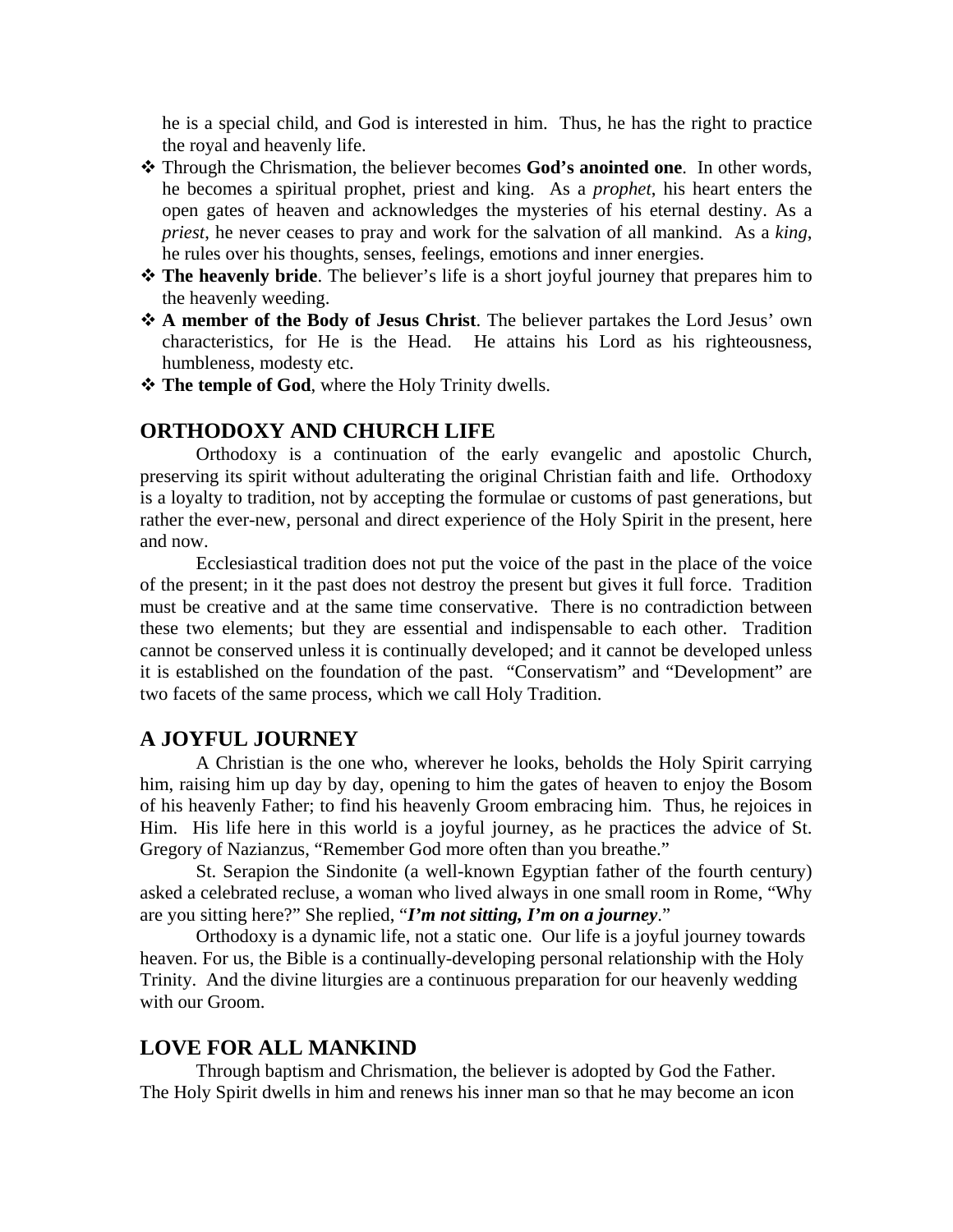of Christ. He acquires the divine nature of the Lord Jesus Christ, the Lover of mankind so that his heart becomes so wide that every man may find a place in it. He shares with his heavenly Groom His love for all men.

When the Roman soldiers arrived to arrest **St. Polycarp**, the bishop of Smyrna, he gave orders that food and drink should be set before them and asked them to allow him an hour to pray. They were amazed as they heard him praying and remembering by name all whom he had ever met--great and small, clergymen and laity--and for the church throughout the world.

When Emperor Diocletian sent his soldiers in Upper Egypt, the Christians in Esnah welcomed them, offering food and comfort. This supreme love for one's enemeis was the flame that ignited **St. Pachomius**, the leader of the soldiers to accept Christianity, and to become a great pioneer of the cenobitic system of monasticism.

**St. Isaac the Syrian** says, "When we have reached Love, we have reached God and our journey is complete."

# **ORTHODOXY AND THE INNER KINGDOM**

 Our Lord Jesus Christ came to our world and chose our hearts as His own dwelling place so that we may concentrate on our inner man. There, we behold the Kingdom of God.

 According to **St. Clement of Alexandria**, as we know ourselves, we know God. And when we know God, we will be in His likeness.

\* "Understand that you have within yourself, on a small scale, a second universe: within you you will find a sun, a moon, and also stars."

#### *Origen.*

\* "Be at peace with your own soul; then heaven and earth will be at peace with you. Enter eagerly into the treasure house that is within you, and so you will see the things that are in heaven; for there is but one single entry to them both. The ladder that leads to the Kingdom is hidden within your soul. Flee from sin, dive into yourself, and in your soul you will discover the stairs by which to ascend."

#### *St. Isaac the Syrian*

- "Everyone who has been baptized in an Orthodox manner has received secretly the fullness of grace. If he continues to perform the commandments, he will become consciously aware of this grace within him." *St*
- $\cdot \cdot$  "However far a man may advance in faith, however great the blessings he attains, he will never discover, nor can he ever discover, anything more than what he has already received secretly through Baptism. Christ, being perfect God, bestows upon the baptized the perfect Grace of the Spirit. We, for our part, cannot possibly add to that grace. But it reveals and manifests itself to us increasingly, in proportion to our fulfillment of the commandments. Whatever, then, we offer to Him after our regeneration, was already within us and came originally from Him."

#### *St Mark the Monk*

\* "As the Lord's body was glorified when He went up the mountain and was transfigured into the glory of God and infinite light, the saints' bodies are also glorified and illuminated as lightning. *"The glory which You have given me I have given to them."* (John 17:22). Just as many lamps are lit from one flame, the bodies of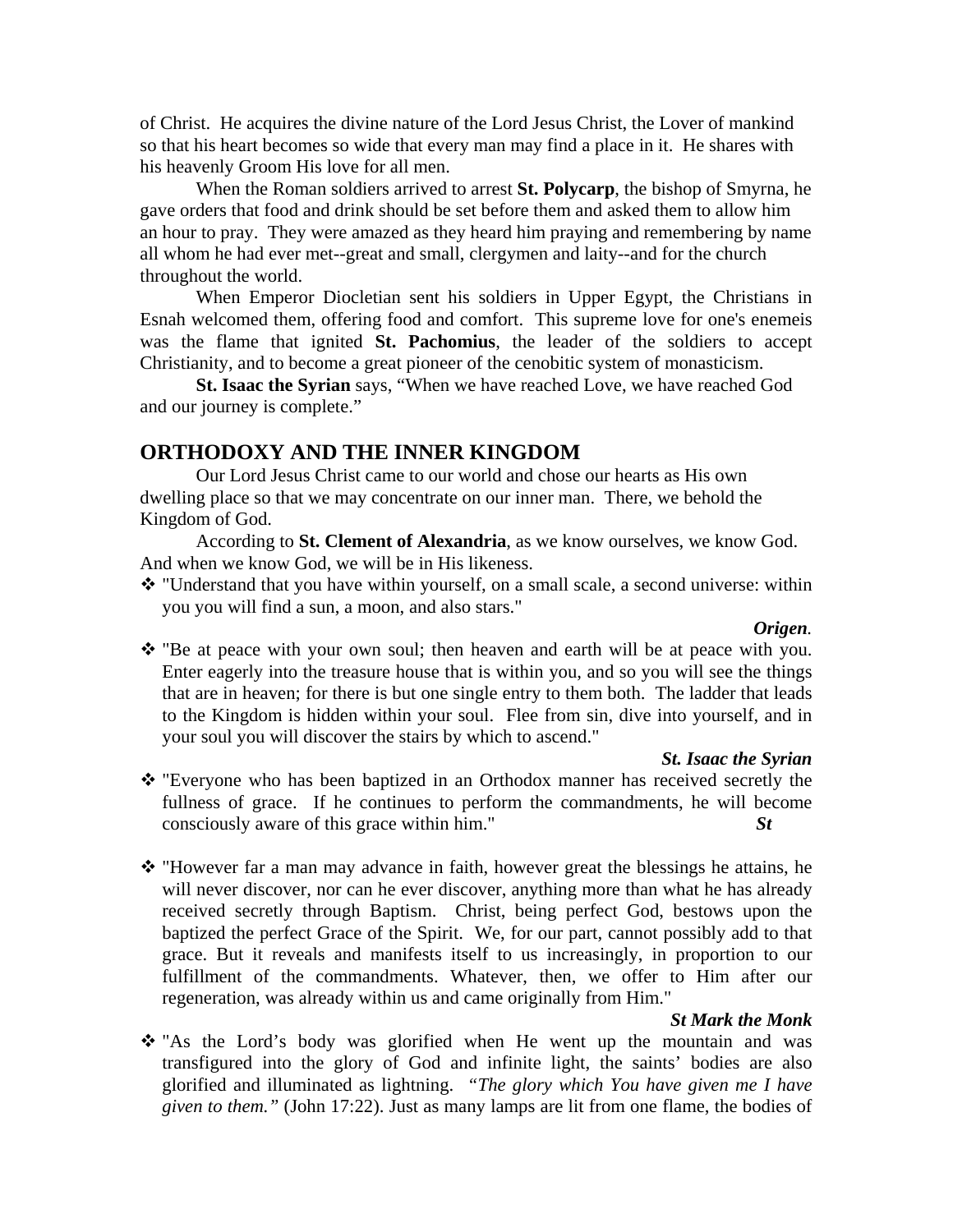the saints, being members of Christ, must be what Christ is, and nothing else… Our human nature is transformed into the power of God, and it is kindled into fire and light."

 "When the soul is counted worthy to enjoy communion with the Spirit of the light of God, and when God shines upon her with the beauty of His ineffable glory, preparing her as a throne and dwelling for himself, she becomes all the light, all of the face, all of the eye. There is no part of her that is not full of the spiritual eyes of light. There is no part of her that is in darkness. But she is made completely and wholly of light and spirit." *The Homilies of St Macarius* 

# **ORTHODOXY AND THE WHOLE CREATION**

 God created man as a king, and the world as his beautiful palace, through it he had to practice his kingship, authority and power. Creation for the Early Fathers is a divine gift for the benefit of man. We glorify the Creator for this gift and are in touch with His providence through it. We possess it and use it. We must not allow it to possess us nor to use us. Man is the master of the world and he has to refuse to be its slave.

 While offering hymns to God, the believers ask all the earthly creatures to join them in praising God. They ask the sun, the moon, the rivers, the trees, the fish, the birds and the animals to glorify God.

# **ORTHODOXY AND OUR BODIES**

 The Logos of God became flesh, so that we may glory even in our flesh. His Holy Spirit sanctifies our bodies, emotions and senses. We accept the pledge of our eternal glorification, even in our bodies. Our bodies will share our souls their heavenly glorification.

# **ORTHODOXY AND OUR VICTORIOUS LIFE**

The life of the Orthodox believer is summed up in words attributed to our Lord Jesus Christ in the apocryphal Gospel according to Thomas: "Let him who seeks not cease seeking until he finds and, when he finds, he will become troubled, he will marvel and he will reign over the All."

 In Jesus Christ, the believer **challenges the evil world**, as he hears within him the victorious words of the Lord, *"In Me you may have peace. In the world you will have tribulation; but be of good cheer, I have overcome the world."* **(John 16:33).** 

 In Him, he challenges sin, Satan and all his angels, plans and deeds. His life is a victorious journey; in every moment he attains new crowns as he discovers his power and authority by the grace of God.

\* "The human nature has conquered in Jesus Christ and attained victory...He participated in our humanity that He would grant us much of His riches."

*St. Cyril of Alexandria* 

#### **ORTHODOXY AND OUR SUFFERINGS**

 St. John Chrysostom says that suffering is the school of philosophy, the school of Christian wisdom. It is the narrow path guiding us to fellowship with the Crucified One. Instead of focusing on our agony we are absorbed in the sweetness of our new life in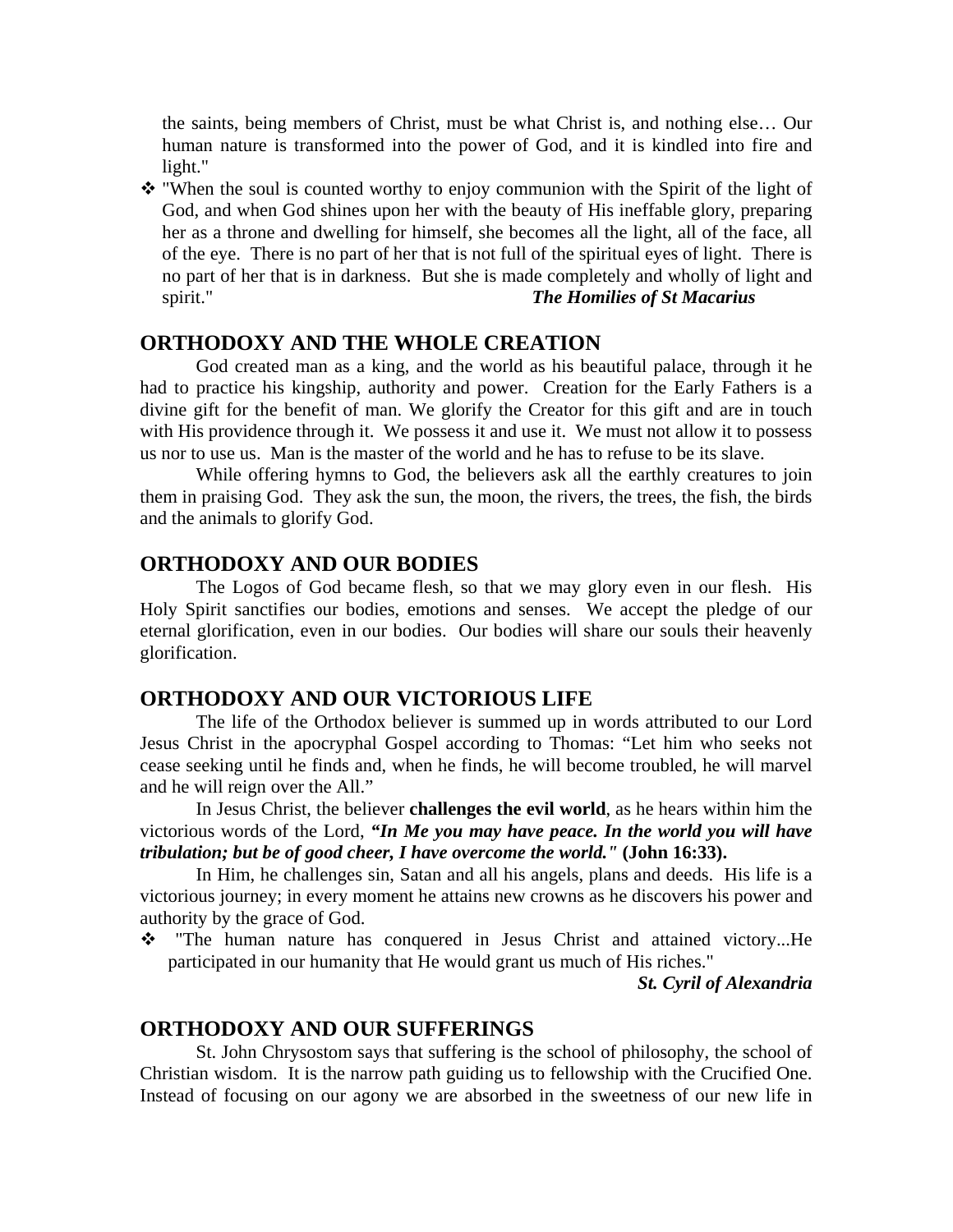Jesus Christ. Through suffering, we are crucified with our Savior and acknowledge the brightness and power of His Resurrection.

- $\cdot$  "If you would be victorious, taste the suffering of Christ in your person that you may be chosen to taste his glory. For if we suffer with Him, we shall also be glorified with Him. The intellect cannot be glorified with Jesus if the body does not suffer for Jesus."
- "Blessed are you if you suffer for righteousness' sake. Behold, for years and generations the way of God has been made smooth through the Cross and by death. The way of God is a daily Cross."
- \* "The Cross is the gate of mysteries."

#### *St Isaac the Syrian*

# **ORTHODOXY AND REPENTANCE**

Practicing repentance and confession to God in our private room and in the presence of the priest is not only for the forgiveness of sins we committed, but to change the way to proceed from the inside and outside. **Through this Sacrament, we confess the overflowing richness of the divine Love and offer the sacrifice of thanksgiving.**  We also confess our weaknesses and evil deeds, trusting in His redeeming work and His potentials to lift us from our wickedness and lead us to an angelic life that is acceptable to God, the Father. Likewise; everyday we practice a continuous washing with the spirit of hope, love and preparation to the eternal wedding. *"If you forgive the sins of any, they are forgiven them; if you retain the sins of any, they are retained"* (John 20:23).

Such, then, is our experience of the "great understanding" or "change of mind" designed by the word repentance, filled with grief yet at the same time filled with joy? Repentance expresses the creative tension found at all times in the Christian life on this earth, and described with such vividness by St. Paul: *"…always carrying in our body the death of Jesus, so that the life of Jesus may also be manifested in our body… dying, and behold we live… sorrowful, yet always rejoicing"* (2 Cor. 4:10; 6:9-10). As a life of continual repentance, our Christian discipleship is a sharing concurrently Gethsemane and the Transfiguration; the Cross and the Resurrection. St. John Climacus sums the matter up by saying: "If you put on a blessed and grace-filled mourning as a wedding robe, you will know the spiritual laughter of the soul."

\* "This life has been given to you for repentance. Do not waste it on other things."

*St. Isaac the Syrian* 

"Repentance is a great understanding."

#### *The Shepherd of Hermas*

- \* "The saints are in need of offering repentance not only on their own behalf but also on behalf of their neighbors, for without active love they cannot be made perfect. So the whole universe is held together, and we are each of us helped providentially by one another."
- No one is so good and merciful as God, but even He does not forgive the unrepentant …All the wide variety of God's commandments can be reduced to the single principle of repentance…We are not condemned for the multitude of our transgressions, but for our refusal to repent…For great and small alike, repentance remains incomplete until the moment of death."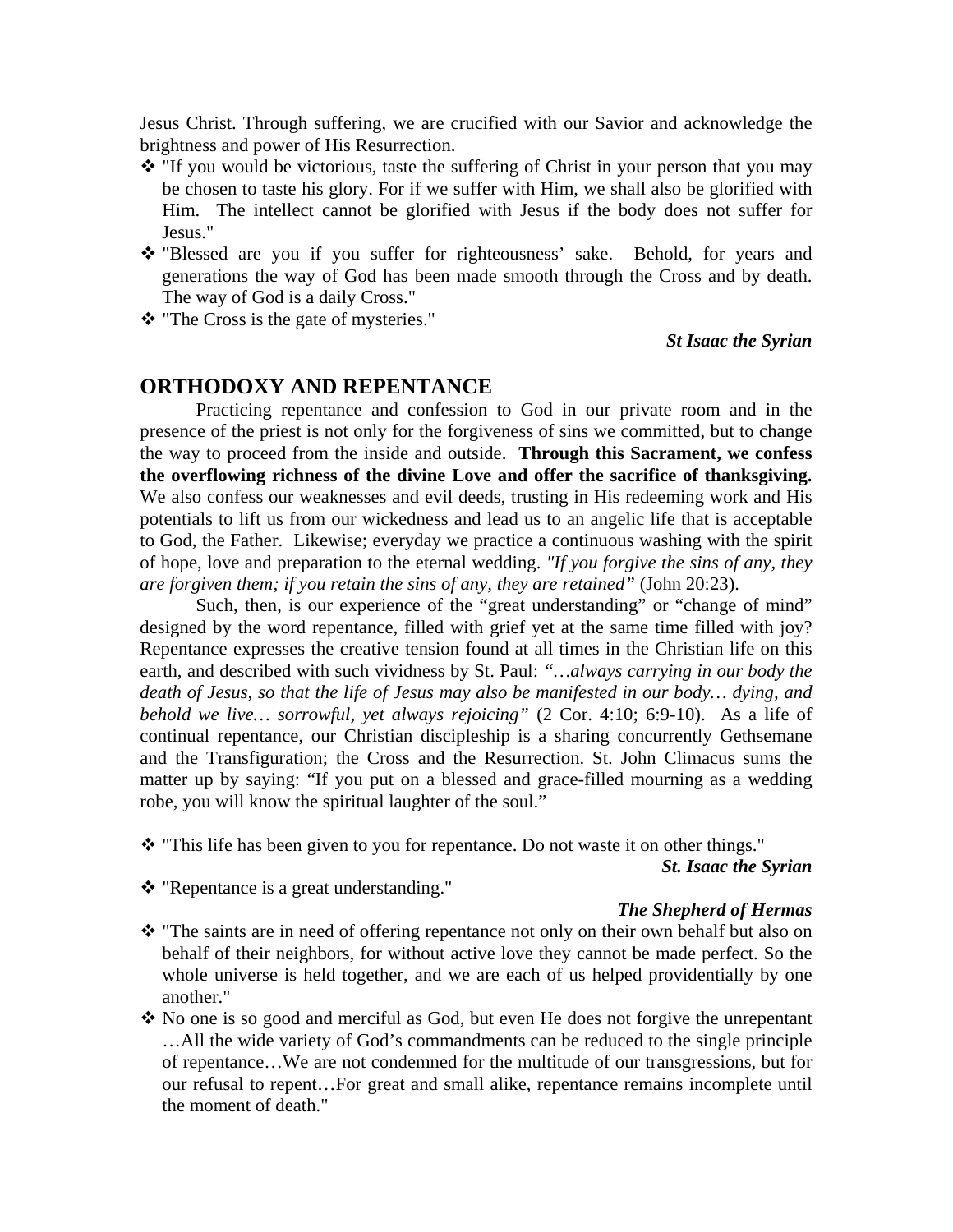#### *St. Mark the Monk*

\* "God does not insist or desire that we should mourn in agony of heart; rather, it is His wish that out of love for Him, we should rejoice with laughter in our soul. Take away sin, and tears become superfluous; where there is no bruise, no ointment is required. Before the fall, Adam did not shed tears. In the same way, there will be no more tears after the Resurrection from the dead, when sin will be destroyed. For pain, sorrow and lamentation will then have fled away."

#### *St John Climacus*

"Our Lord Jesus Christ," states Abba Isaias of Scetis, "commanded us to go on repenting until our last breath. For if there were no repentance, nobody would be saved." And St. Isaac the Syrian teaches: "During every moment of the four and twenty hours of the day we stand in need of repentance."

Repentance is not an outburst of sorrow and self-pity, but conversion, the recentering of our life upon the Holy Trinity.

As a "new mind," conversion, re-centering, repentance is positive, not negative. In the words of St. John Climacus, "Repentance is the daughter of hope and the denial of despair. It is not despondency but eager expectation. It is not to feel that one has reached an impasse, but to take the way out. It is not self-hatred, but the affirmation of my true self as made in God's image. To repent is to look, not downward at my own shortcomings, but upward at God's love; not backward with self-reproach, but forward with trustfulness. It is to see, not what I have failed to be, but what by the grace of Christ I can yet become."

Repentance and Confession, then, are not just things we do by ourselves or with the help of the priest, but above all something that God is doing both with and within us. In the words of St. John Chrysostom, "Let us apply to ourselves the saving remedy ("*pharmakon"*) of repentance; let us accept from God the repentance that heals us. For it is not we who offer it to Him, but He who bestows it upon us." It should be remembered that in Greek the same word, "*exomologesis"* means both confession of sins and thanksgiving for gifts received.

#### **ORTHODOXY AND TIME**

 "Time" represents problem for man, as he often is in grief of the past for it passed and will not return, and he is afraid that the present will pass also and it will become past. The future for him is unknown, and man does not know what he will face. The eternal Logos of God became man, and subjected himself to time. Thus, by entering into the circle of time He sanctifies it. The past was a preparation for His coming to our world; it is a living past. The present is the most joyful moments for He is dwelling among us in His own Church. The future is opened, and at hand, for He Himself is the eternal Life and the Resurrection. Thus, time takes its significance through the incarnation of the Logos of God, as we hear the angelic tidings at His birth: "Glory to God in the highest, and on earth peace, goodwill toward men!" (Luke  $2:14$ ) And we can understand the hymn: *"It is time for You to act, O Lord."* (Ps 119:126)

 In our Christian dictionary we look to "time" as a path to eternal freedom. We are absorbed in saving time and we never complain of wasting or killing time, even if we are in a jail, for we believe in the words, *"And we know that all things work together for*